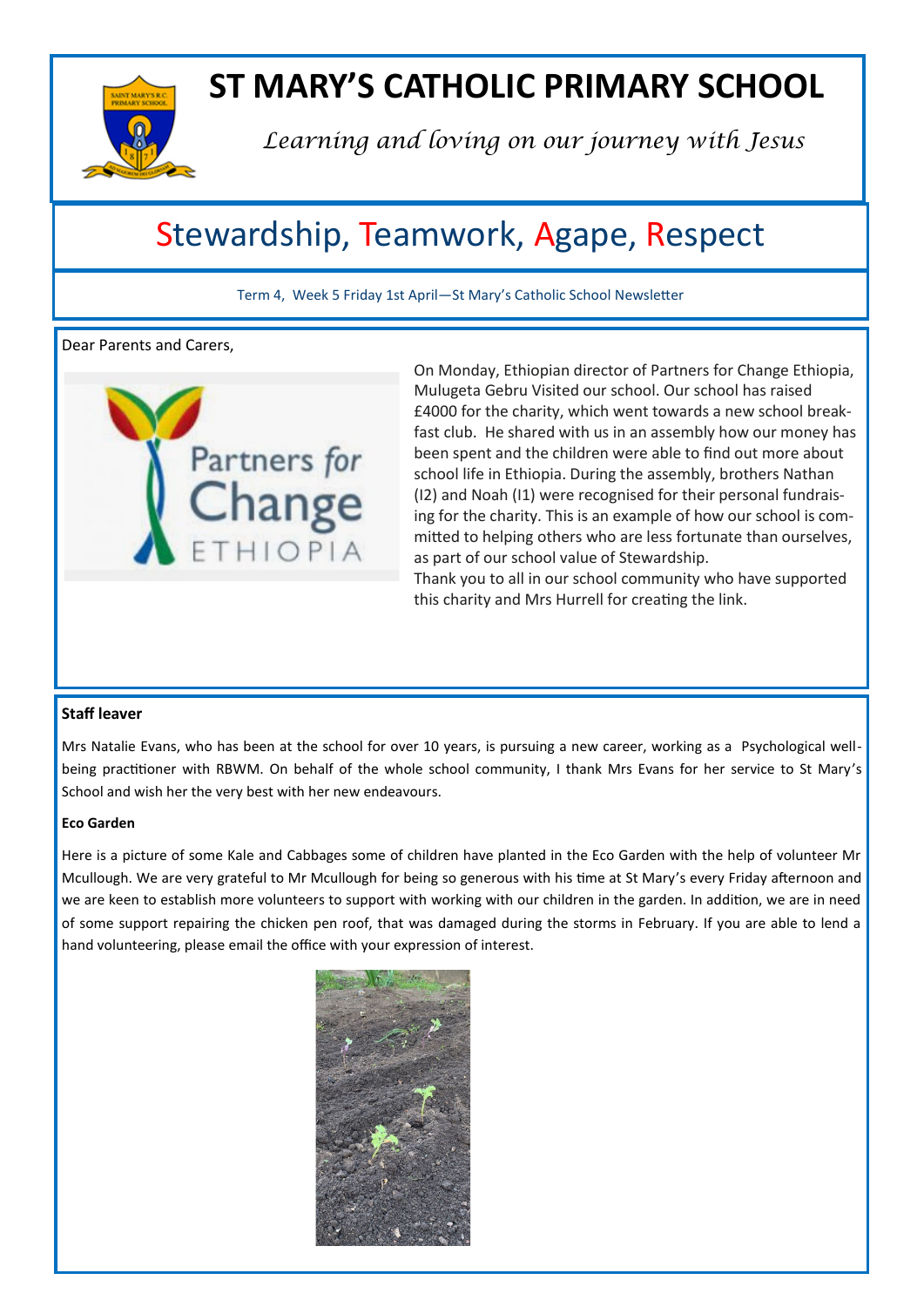

# CONGRATULATIONS

Last weekend Lacey-Kay (UJ) took part in the Irish dancing, UK British Open Championships. I am pleased to share with you that she came third in the competition. As a result, Lacey-Kay has qualified for the World Championships, which will take place later this year.

#### **Ramadan**

As the start Ramadan commences, we wish all our families participating, a Ramadan Kareem.



#### **Celebrations Assembly**

Congratulations to the following children from for achieving the Star of the week on Friday 1st April 2022.

#### **The children were:**

| Infant 1 — <i>Olivia</i> |              | Infant 2- Tristan | Infant 3- Scarlett |
|--------------------------|--------------|-------------------|--------------------|
| $LI - Rosa$              |              | $LJ2 - Enzo$      | $L3 - Z$ anah      |
| $UJ1 - Leo$              | $UJ2$ –Louie |                   | UJ3-Harry          |

Head Teacher— Reece and Leo (UJ)